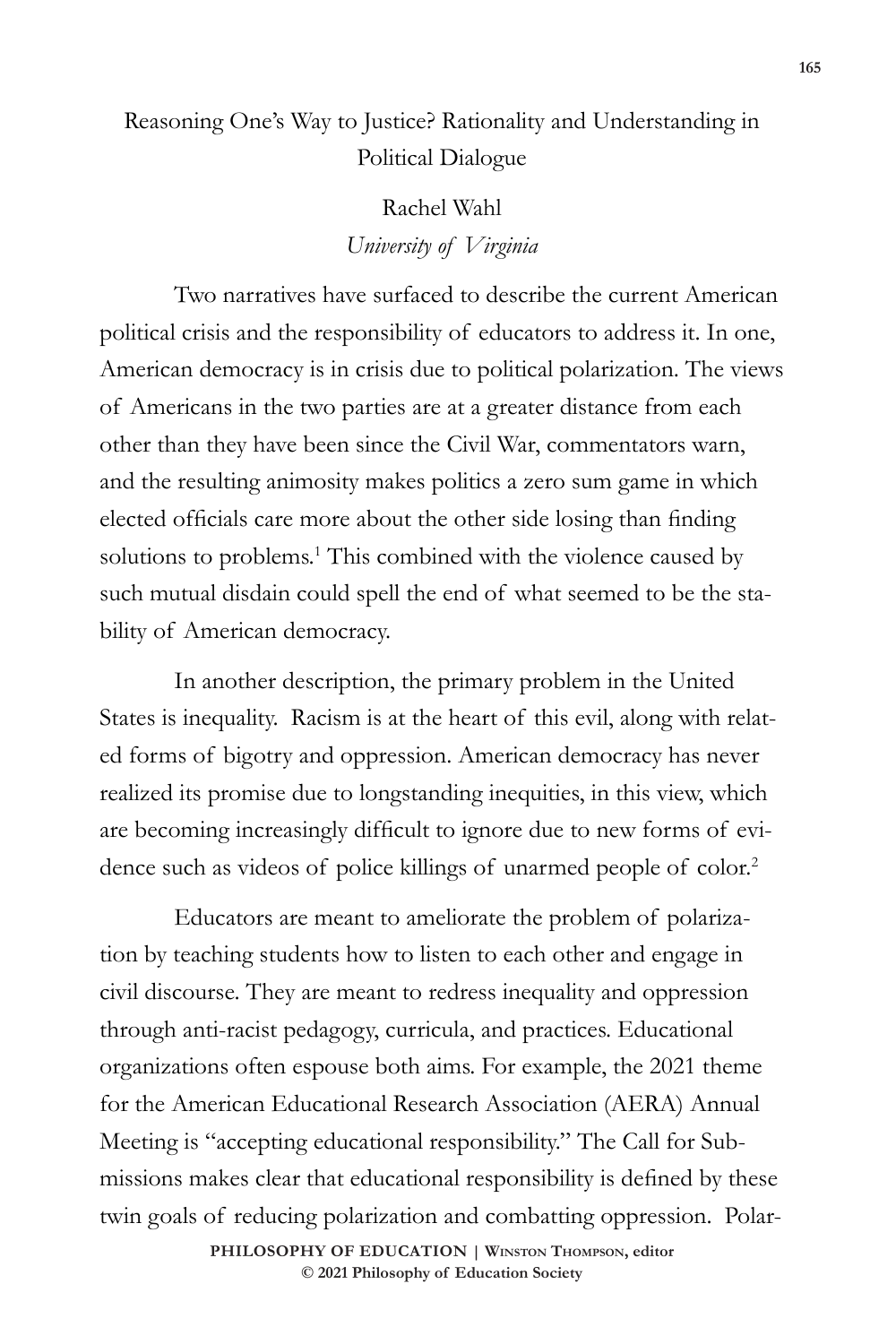ization reflects a failure of the schools, the AERA Call states:

. . . all legislators and elected officials attended school; most are college graduates. Yet far too many learned far too little in those places about how to respectfully engage across partisan lines and avert polarization. Listening, understanding, and reasonably considering the viewpoints of persons beyond one's own political party are skills educators failed to teach those who go on to make consequential policy decisions that affect entire nations<sup>3</sup>

This affirmation of listening to people in the opposing party and considering their views is not meant to undermine support for a particular conception of justice. Indeed, reducing polarization is framed as complementary to fighting oppression. The Call admonishes:

> Education researchers are not merely scholars; we are also citizens of the places in which our scholarship is produced, disseminated, and implemented. Equity and justice in these places depend as much on our deep thinking as they do on what we do with what we know. Racism, xenophobia, transphobia, Islamophobia, anti-Semitism, homophobia, and other manifestations of hate continually poison these places.4

AERA members are invited not to simply study these phenomena but to "acknowledge the roles we play in sustaining an array of social and educational inequities."<sup>5</sup> In other words, we are failing if we treat these matters as objects of scholarship alone.

**Volume 77 Issue 2** Therefore educators and education researchers must in AERA's language "reject apolitical stances" toward pressing social concerns. But we must also reduce polarization regarding these issues. AERA is not alone: educators and the broader public often lament both injus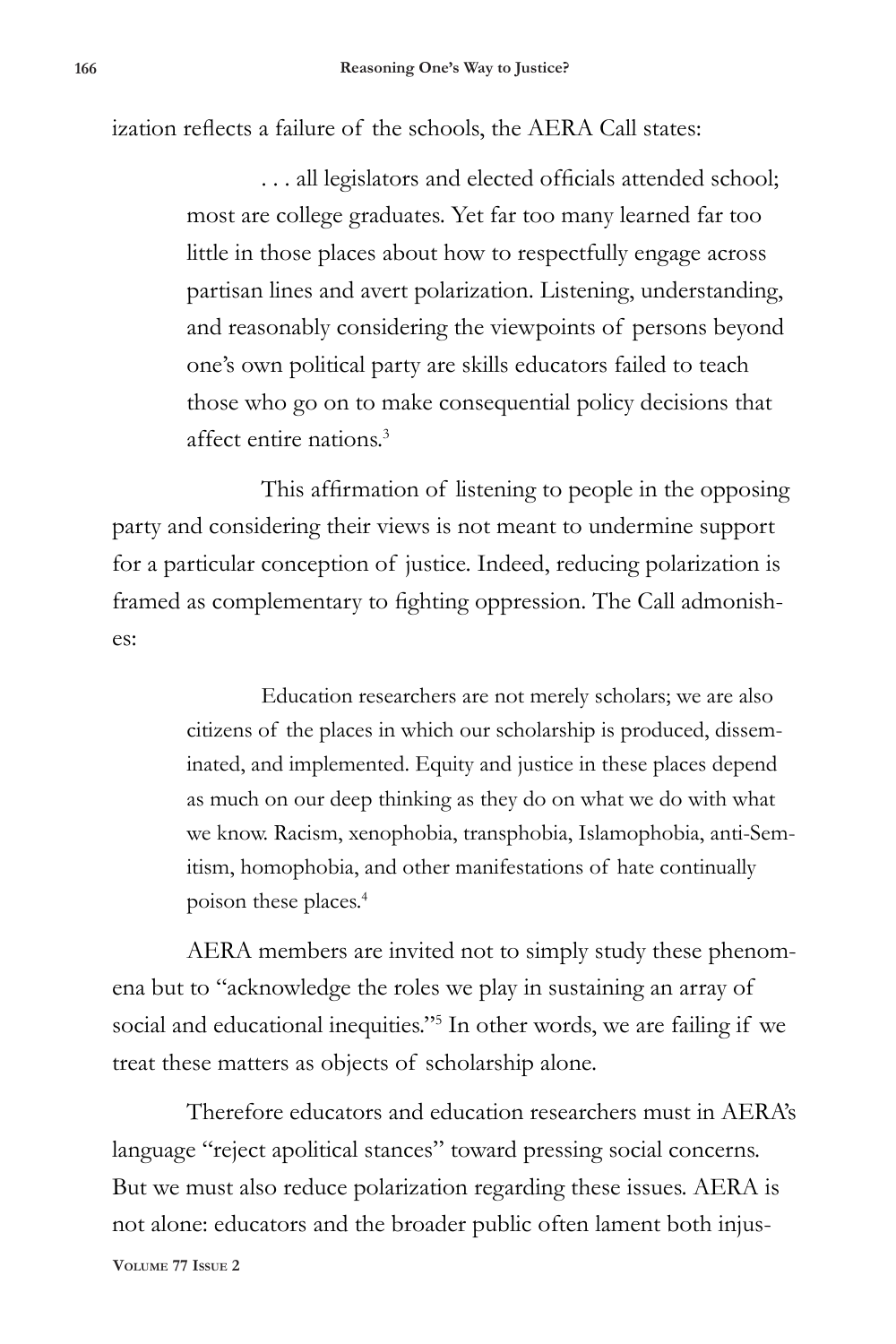tice and the breakdown of civil discourse.

Yet how can educators both diminish polarization regarding the most contested political questions and at the same time advance substantive conceptions of justice regarding those questions? Are Americans not polarized on precisely the issues of justice that AERA names as issues on which educators and scholars must take an engaged stance, such as regarding "racism, xenophobia, transphobia, Islamophobia, anti-Semitism, [and] homophobia?" And might inspiring students to fight injustice increase polarization if other people hold opposing views?

In what follows, I first examine the assumptions about the relationship of discourse to rationality that I see as operating in the contention that political dialogue can both reduce polarization and advance specific justice commitments. Next, I consider whether and how these assumptions align with what occurred in a series of structured dialogue sessions between politically opposed university students. I observed these sessions and conducted in-depth interviews with 52 students following their dialogue participation from 2017 to 2020.

These dialogue sessions do not in any straightforward way decrease polarization regarding divisive topics or mobilize students to fight injustice. Students rarely change their views on substantive issues. But what does happen—and frequently—is that students change their views of the people on the other side of those issues, illuminating what it might mean to reduce what is often called "affective" polarization.

My interviews suggest that this occurs through understanding not why a reason is universally superior, but why a reason is reasonable for this other person. A crucial dimension of this is the capacity to recognize that the other is motivated by a moral source, when this is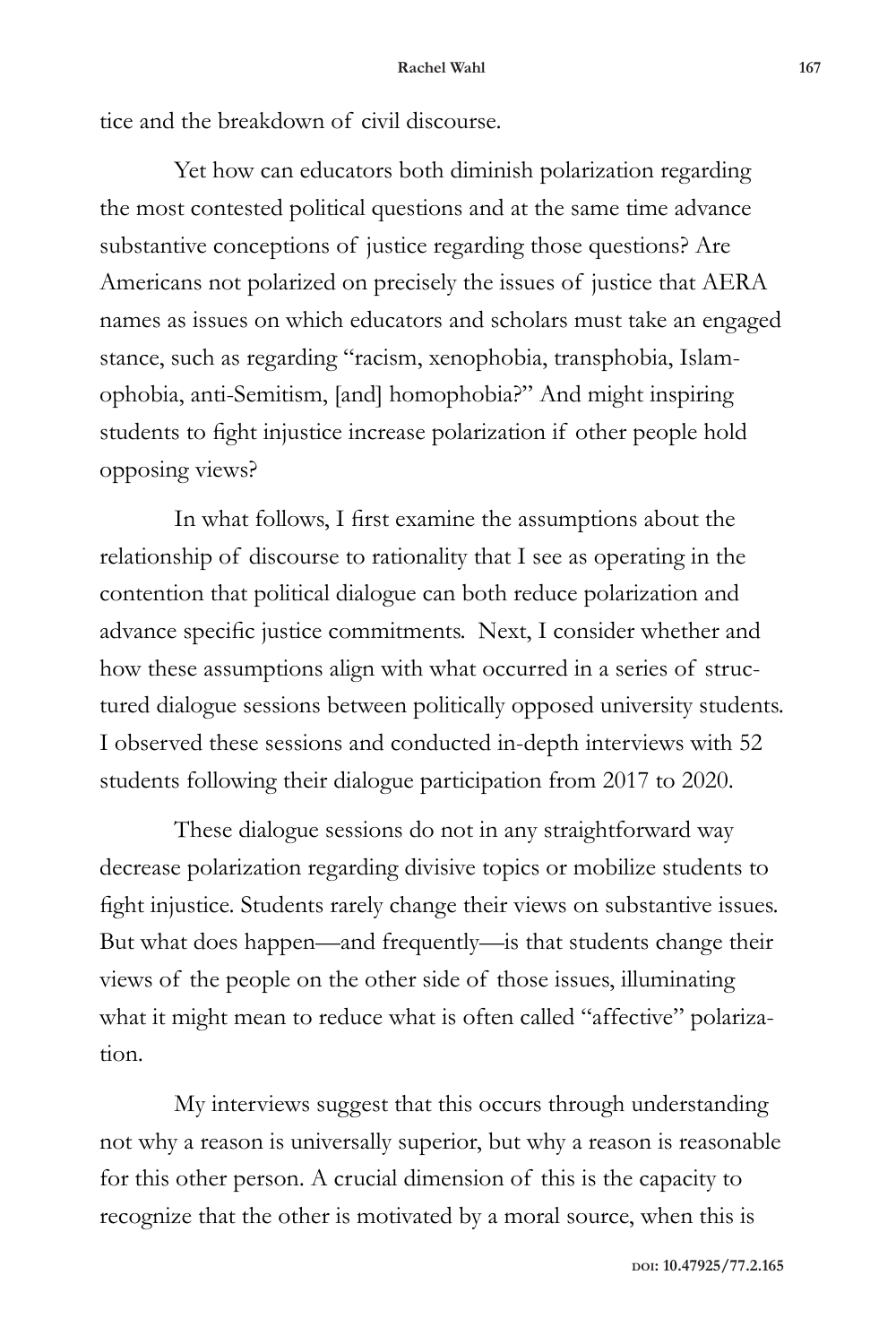the case, even when one does not also draw from that source.

An important dimension of this realization is not the achievement of consensus or even common ground but rather the identification of difference. Recognition that the difference between interlocuters is ethical in nature—rather than due to bad faith or ignorance—helps students to view each other as moral (even if misguided) actors.

Minimally, this recognition may reduce support for violence against people with whom one disagrees, which is no small accomplishment in a democracy ripped apart by violence and the threat of violence. Maximally, a student may reconsider whether and how her own political choices align with her beliefs in light of the questions asked by another. Being asked to give a narrative account of one's reasons can spark the desire to investigate whether one is enacting one's own commitments well.

## SUBSTANTIVE RATIONALITY AND WEAK IDENTITY

What conceptions of rationality are at work in the assumption that through discussion, educators can simultaneously reduce polarization and at the same time promote a particular (for example, anti-racist) stance on issues on which students may be polarized? This assumption seems to rest at least partially on the idea that students can discover the call of justice through rational discourse. Two different conceptions of rationality may be at work in this idea: either that racist and other oppressive ideologies can be shown to be internally inconsistent and therefore illogical, or that rationality will attune us to a sense of the Good, defined as anti-racism and the promotion of equity.

Few educators would explicitly define rationality by its relation-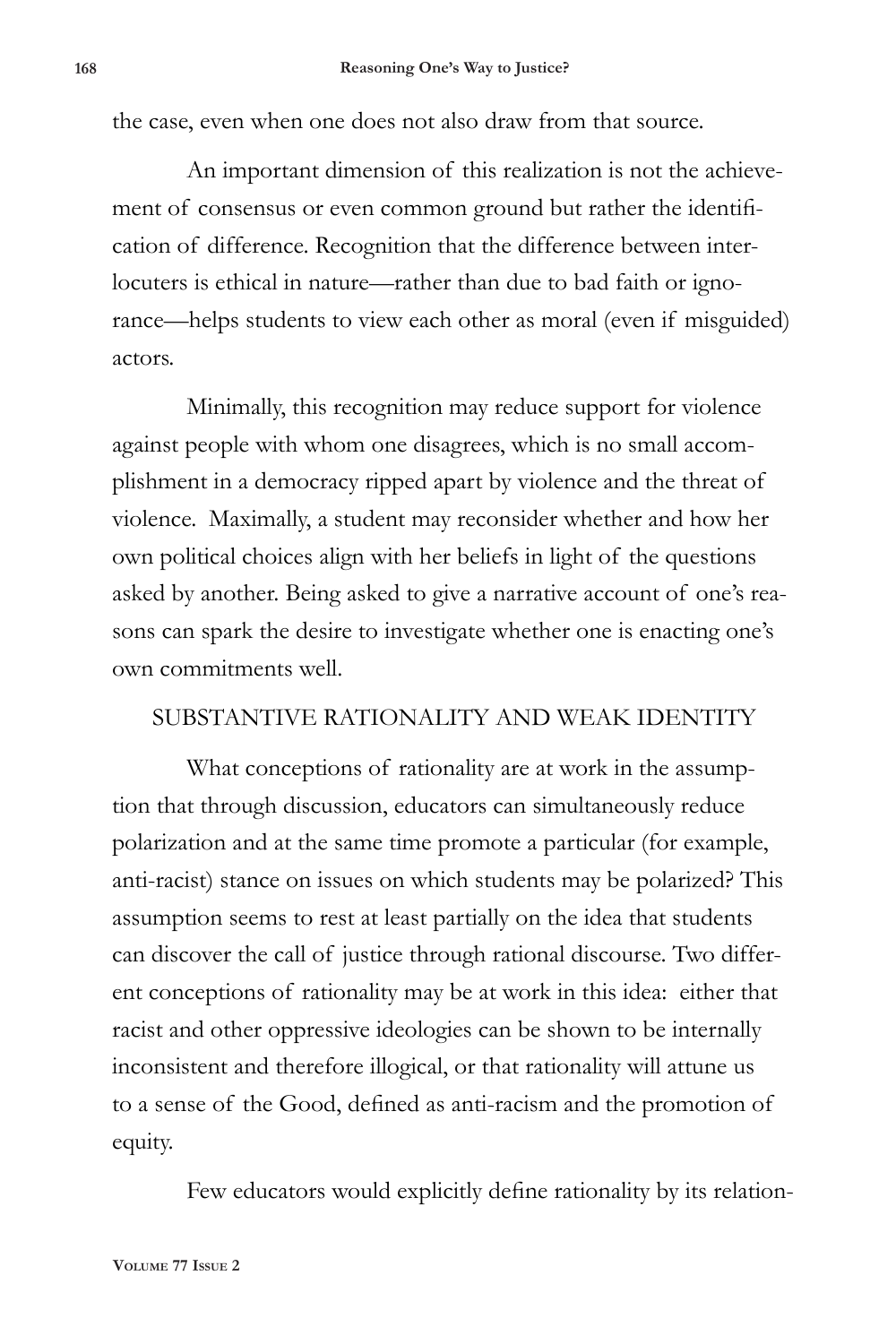ship to the Good. A student is more likely to receive negative feedback in an essay assignment for an incoherent argument than for arriving at a logically coherent conclusion, however ethically objectionable to the teacher. Indeed, as educators we typically design our rubrics to encourage coherence and rigor in arguments rather than to promote the views to which we ourselves subscribe. To the extent that this conception of rationality as logical consistency drives the AERA call, the assumption seems to be that conclusions we abhor are not only wrong but incoherent.

Yet our aim as educators is not to create more logically consistent White supremacists. The University of Virginia was not seen as having failed Richard Spencer because he was not equipped to make his repugnant arguments better. It appears that in human reason at least some educators wish for more than internal coherence.

So while the maxim remains that the work of educators is to cultivate students' capacity to think for themselves, this assumption sits alongside an older conception: that a liberal education is that which befits a free person by preparing the student to exercise that freedom *well.* This conception of rationality has fallen out of favor in its explicit manifestation, at least in regard to how educators assess students. Yet subtly operating in the background of the procedural conception of rationality is a substantive one in which particular commitments are understood as delimiting what is rational. The ideal typical case of this conception was proposed by Plato, in his theorization of rationality as apprehension of the form of the Good.<sup>6</sup> Rationality here, as Charles Taylor has pointed out, is not only consistent internally but attuned to something true, and therefore good, that is external to the mind that constructed it.7 This conception of rationality would make sense of the assumption that through discussion, students could become less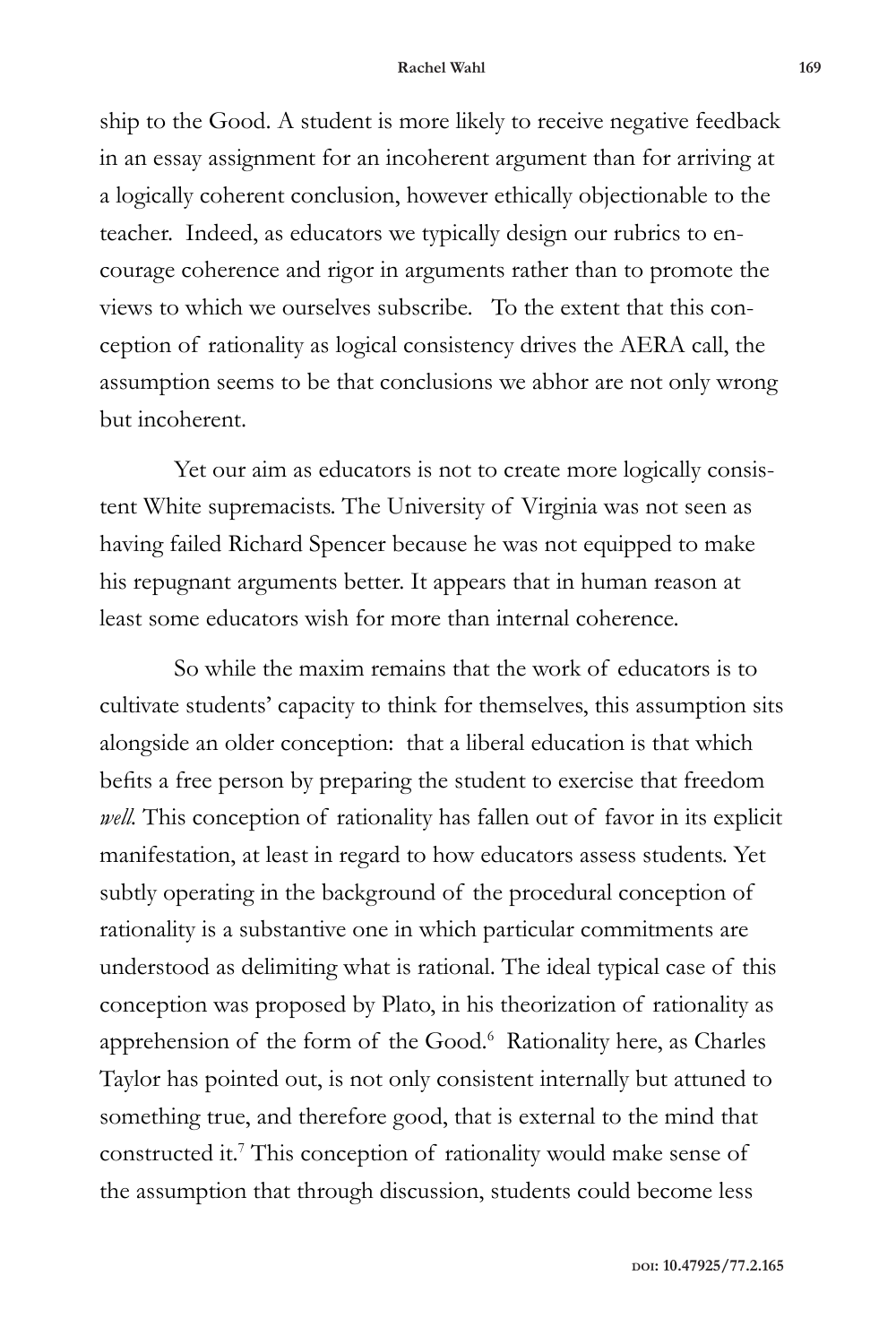polarized *and* more committed to justice. For if human equality is true in the sense that it is good and real, then discourse is rational when it arrives at this conclusion—and by extension, humans should have the capacity to arrive at this conclusion through rational discussion.

Yet while political dialogue retains the potential to facilitate a shared view of justice through reason, such discussions seem not to do so inevitably or even routinely. Students in the dialogues I observed rarely reasoned their way to another view of a significant issue. This is in part because often the conflict was not over whether something is good, but how much it matters *to a person* compared to some other good. Students tend to talk past each other to the issue that matters more to them. So while everyone might agree that racist language and practices are wrong, some feel this keenly while others extend their passion to the issue of abortion, for example.

This does not suggest a relativism in which all that matters is what one feels, but it does suggest that students may understand that something is good but fail to act on this in their political choices because something else matters more. And this tendency to talk past each other to the issue that matters more does not simply reflect a need for better dialogue moderation or reasoning. For at stake is not what makes sense, but rather who cares about what.

A reliance on reason, though, is not the only possibility for how AERA and other educational organizations conceptualize the relationship between their aims of diminishing polarization on one hand while on the other hand advancing substantive justice commitments. Another possible background assumption is that fundamentally, students (and people in general) do not disagree to begin with in regard to what really matters. Therefore they do not need to be swayed by reason, but only to realize that they already agree on fundamental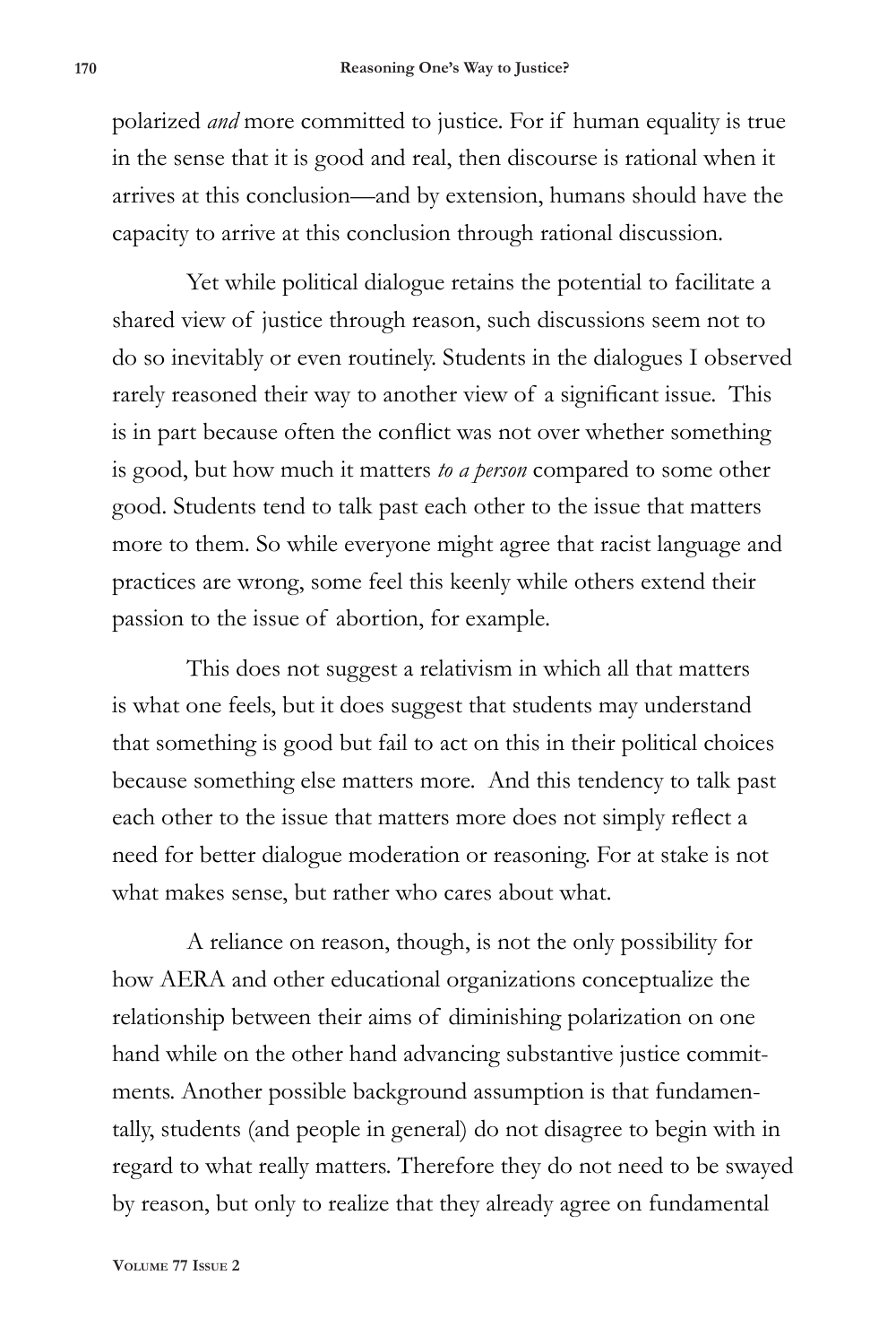questions.

A number of researchers have taken this approach. They often base their work in social psychology experiments that reveal the superficial nature of social divides. In one often cited experiment, a homogenous group of boys was taken to a summer camp and randomly divided into two teams. Without provocation, the teams spent the summer deepening their animosity toward each other. Several authors return to this experiment throughout their work as an analogy for American political polarization.<sup>8</sup> The point is to show that opposition may not be about anything meaningful and is a matter of what has come to be called "identity."

These authors are not not wrong when they note that political opposition is linked to something that we refer to as group identity. Yet what many of us feel intuitively and what my research on dialogue suggests is that these oppositions are based on deeply-held commitments, not merely on situational divides that are analogous to the teams in the summer camp experiment. While the concept of "identity" is complex and contested, in politics it often includes our deepest ethical commitments, our aspirations to goodness. If it is "identity" that drives people to call their senators, attend protests, and donate money in response to horrors such as family separation at the American border, then identity must refer to who I must be in order to live with myself.

Therefore suggesting that our political divides are "really" issues of group identity does not suggest that they are not rooted in substantive ethical divides, as identity can be rooted precisely in such moral commitments. The ethical content of what some call "identity" arose clearly in the dialogues I observed. Students strained to overcome divides only to find themselves thrown back upon moral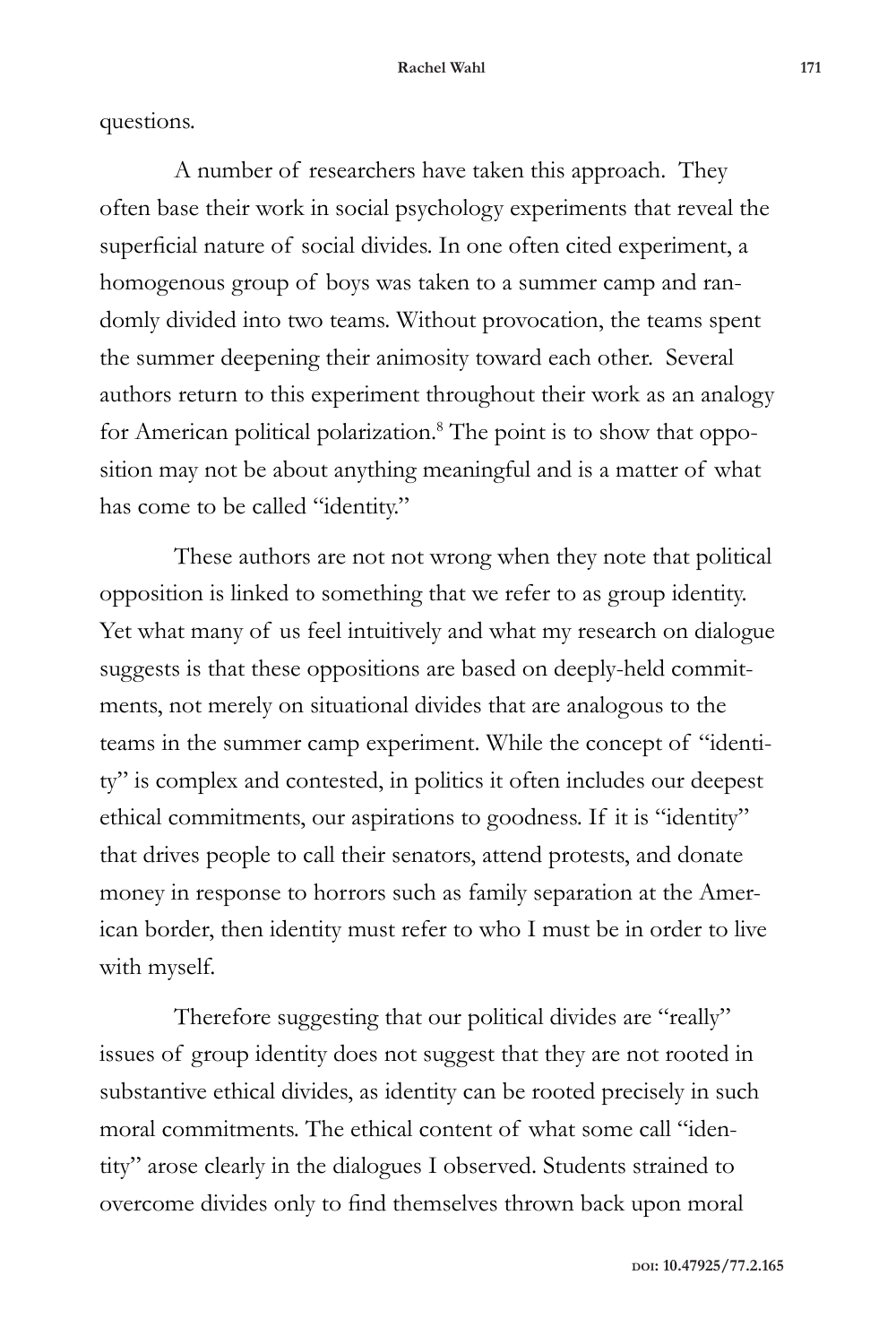impasse. They did find principles in common. These shared principles were at times celebrated and at other moments lamented as insufficient. But in both cases they were minimal.

In sum, the dialogues I observed rarely operated according to conceptions of rationality and dialogue that might support the ambitious at which AERA and other educational endeavors aim. Students infrequently reasoned their way to a view of justice that is less polarized because it coalesces around a progressive view. Nor did students often discover that they already share their commitments, at least as it concerns polarizing issues. What then might be the more readily available benefits of political dialogue and what conceptions of reason might help illuminate these benefits?

## reasons rather than Reasons

For the novelist George Elliott, reason forms a different purpose than the universalizing operations described above. When we reason, we do not simply seek consistency or attune to an objective good. Rather we attempt to understand why a reason is a reason for a person. According to a scholar of the novelist, for Elliott:

> to grasp someone's intentions is to situate them within a narrative. That act of situating requires grasping how their intention is a reason: in other words, to fit an intention within a story is to see how that intention makes an action comprehensible as a rational thing to  $do<sup>9</sup>$ .

An act is rational not universally but *for a person;* we understand its rationality by drawing nearer to the narrative conception of a life within which the reason is situated.

**Volume 77 Issue 2** Such an approach falls within the broader framework of social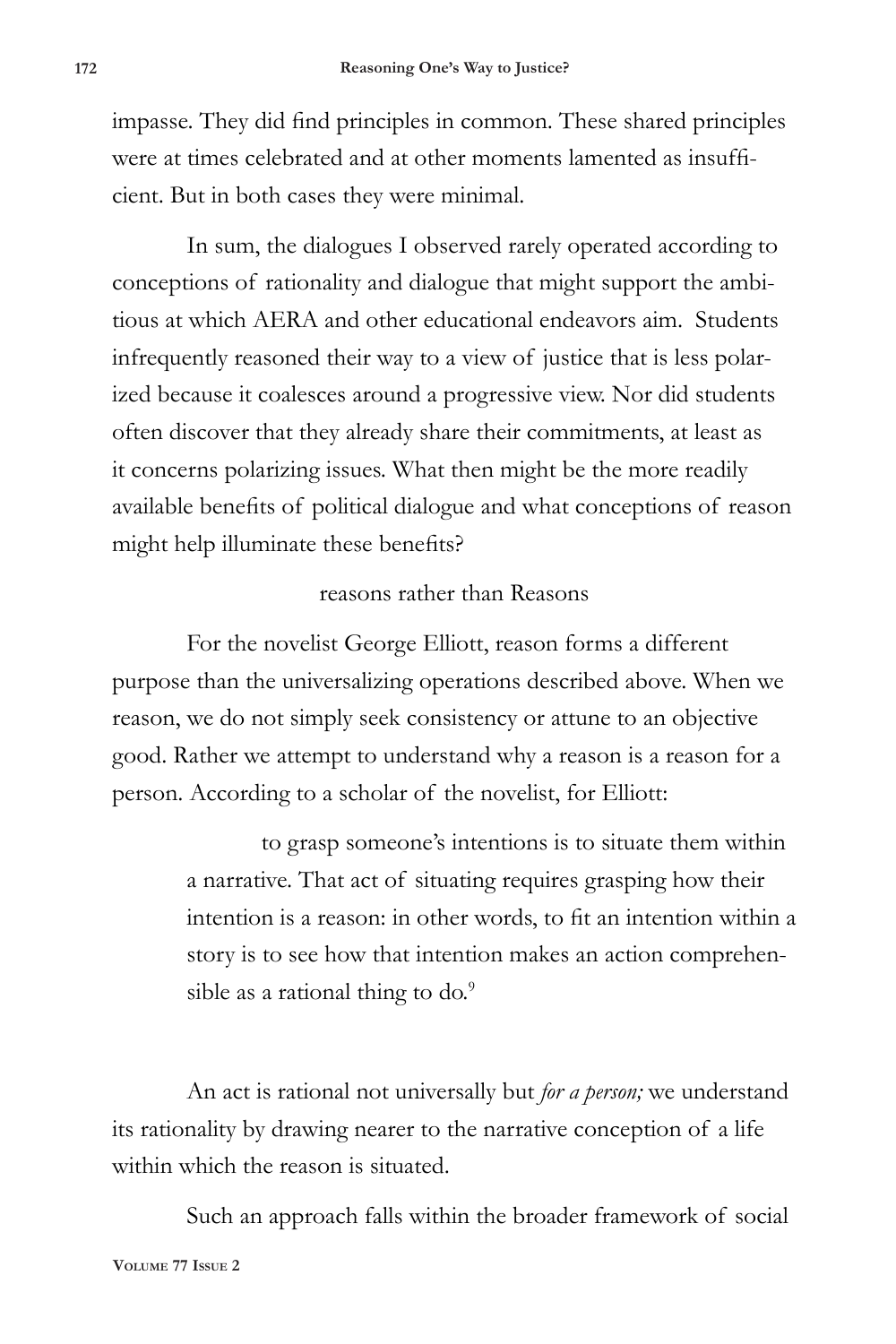reasoning proposed by Tony Laden, in which reasoning is defined not by the content of our reasons but by our responsiveness to those with whom we reason.<sup>10</sup> What I suggest is that the responsiveness Laden proposes is aided by an orientation to understanding not only the reason but its bearer, specifically in seeking to know why a reason appears reasonable to this person. This includes inquiry into why someone cares, and why this person's care is expressed in this way.

It is this aspiration that was most resonant for the students in dialogue as well as most available to them. Rarely were students persuaded to change their own reasons. But they did seek to understand why a person's reasons are reasons for them. And they often succeeded.

## POLARIZATION AND JUSTICE

This process neither reduces issue-based polarization nor advances social justice—at least, not independently and not inevitably. Take for example a 2017 dialogue between James, a White Republican college student from suburban New Jersey who voted for Trump and Malik, an African American college student from Philadelphia who voted for Clinton. They discussed the issue of football players kneeling during the National Anthem to protest police violence. James opposed the protest, believing the players were disrespecting the flag. Malik supported the protest.

What changed through dialogue was not their views, but rather their understanding of how the other's reasons could be reasons for him. James admits:

> I don't think I had ever heard the viewpoint of African Americans on the subject. I think I had always just been listening to Trump talk about it or friends or people on Fox News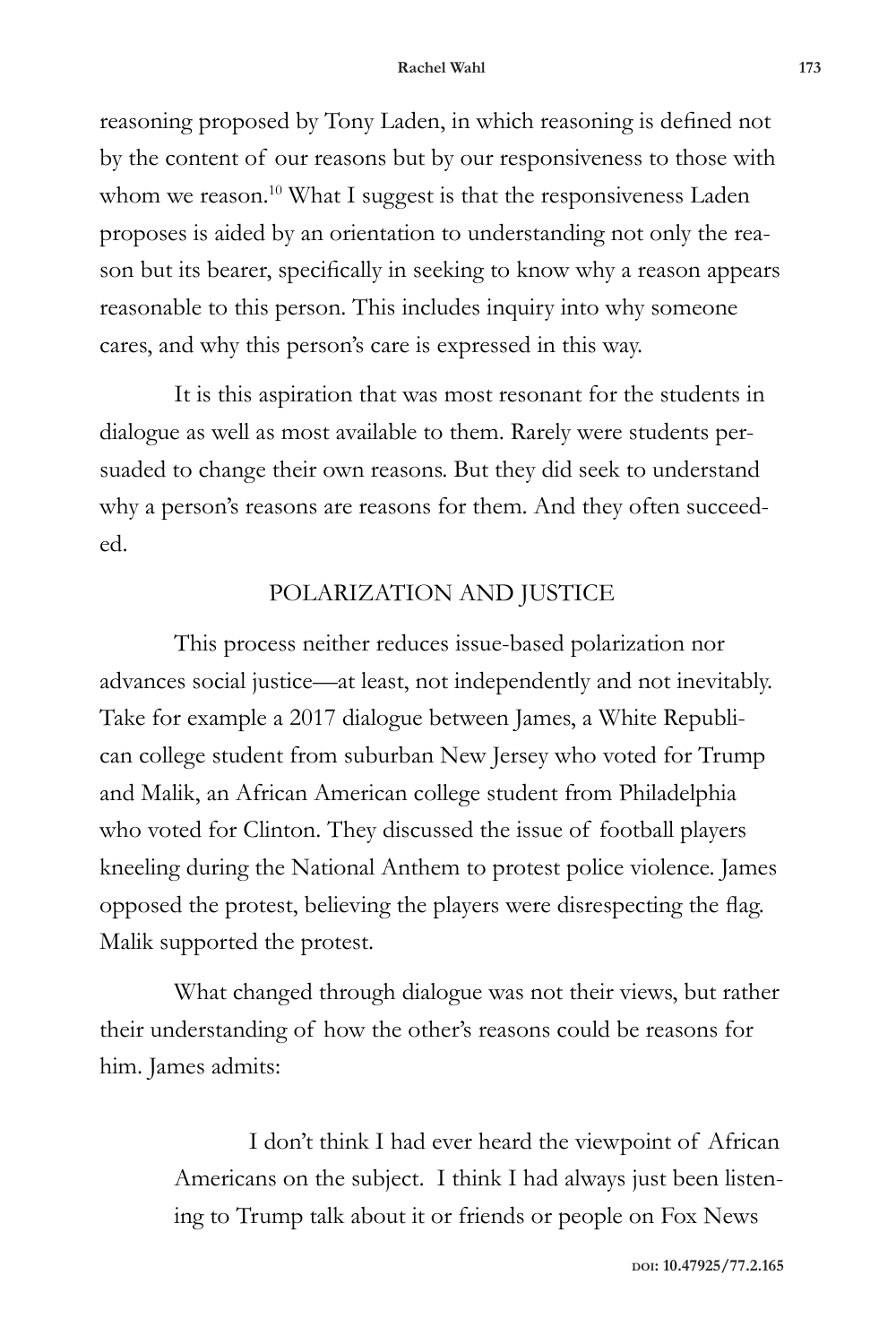or whatever news network I was listening to . . . I hadn't really listened intently to why an African American would feel that it's an important form of protest . . . I definitely gained new insight into their perspective, which is very important.

Ultimately my opinion on the matter has not changed. I still think it's disrespectful to kneel for the flag. But at least now I have a greater sense of empathy for why people are doing it. I definitely do agree that there is a need for people who are feeling oppressed to express their discontent. I think that's extremely important . . . It's like they say, it's inherently American to protest.

Well, that's only that way because the flag makes it so, because American freedoms allow us to protest . . . but I can empathize with the root of their protest, in that they feel they're not being represented properly and they feel that they're being disadvantaged in some capacity, and they're looking to elevate that conversation.

James has not changed his opinion of the issue, then, but rather of the people with whom he disagrees. And this is precisely what Malik perceived: that he had not changed James' mind, but that James had gained an appreciation for his reasons. Malik derived satisfaction from this form of understanding, reflecting, "I felt that I was heard instead of just tolerated." Malik continued:

> I think the most meaningful moment was when [James] and me, we got a chance to express our opinions about kneeling. Even though he didn't necessarily like it, he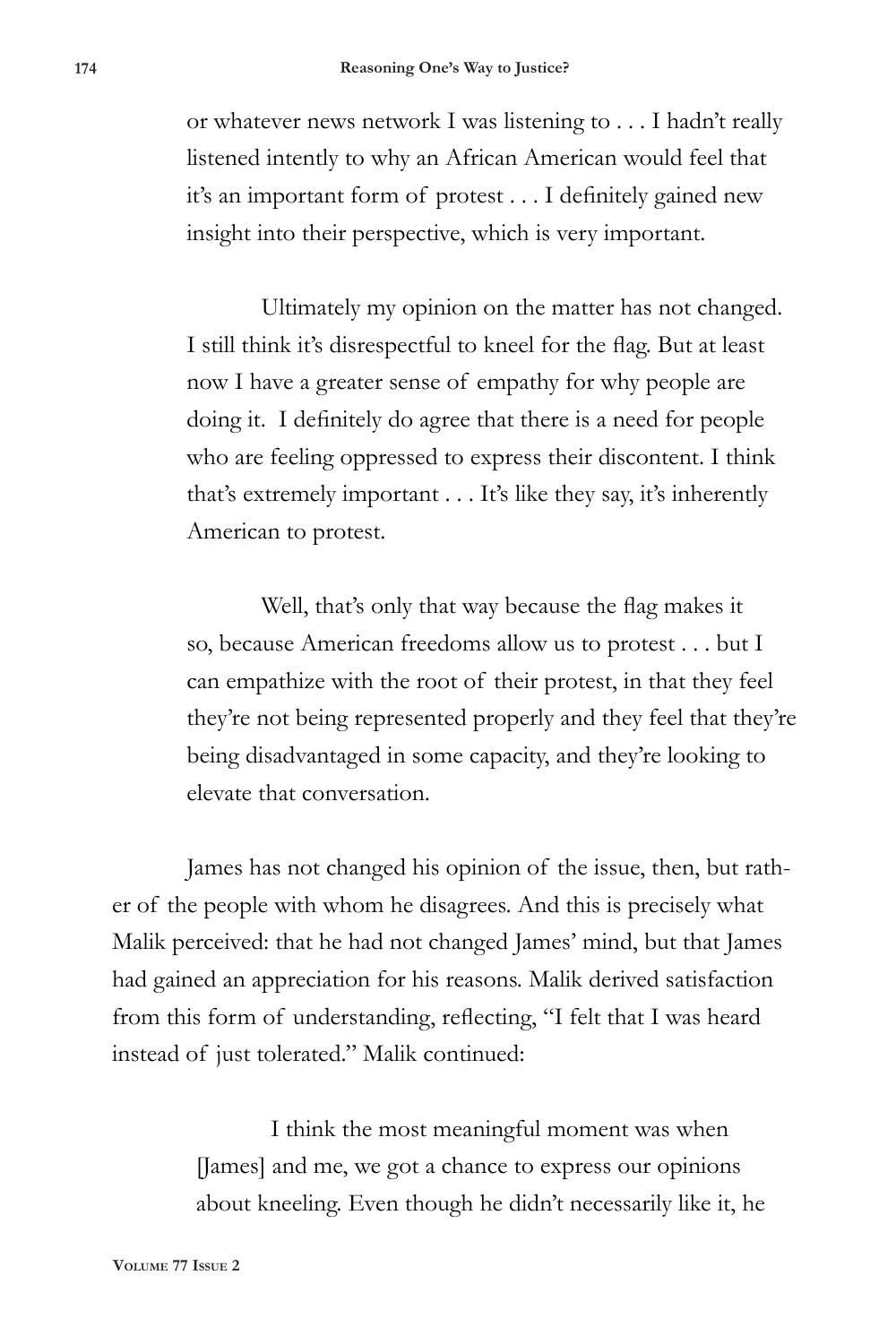heard me out on the reasons why people would do it. And he understood it's a form of protest . . . For him to at least get an understanding of . . . how some minorities feel, and that the practice of kneeling was to express how we're treated . . . So I think even if he didn't necessarily agree with the protest, he understood what the protest was for . . .

I think it's meaningful for him to hear and understand because it gets him to acknowledge . . . another person's perspective. And I think whether he changes, which I don't think he will change his view about the kneeling, it brings awareness to the fact that there's an issue with the way that minorities are treated. And I think even though he didn't necessarily agree with the kneeling, I think he understood that there was an issue. I don't think that was something that he could *not hear.*

James' learning from Malik may seem woefully lacking and in fact problematic. Indeed, there is much to critique in James' statements. First, the conversation has not advanced social justice directly. James has not become a supporter of a protest movement that many consider the most crucial civil rights struggle of our era. Moreover, the dialogue may have in fact done harm. James can now better enjoy his privilege as a White man, critics would likely point out, secure in the knowledge that he has listened to the other side and expressed empathy without having to make any concrete changes.<sup>11</sup> Finally, given that James and Malik still operate on opposite poles of the political spectrum, the conversation has not clearly reduced polarization on the issue.

This all suggests the limits of dialogue for those twin aims of advancing social justice and reducing issue-based polarization. Dia-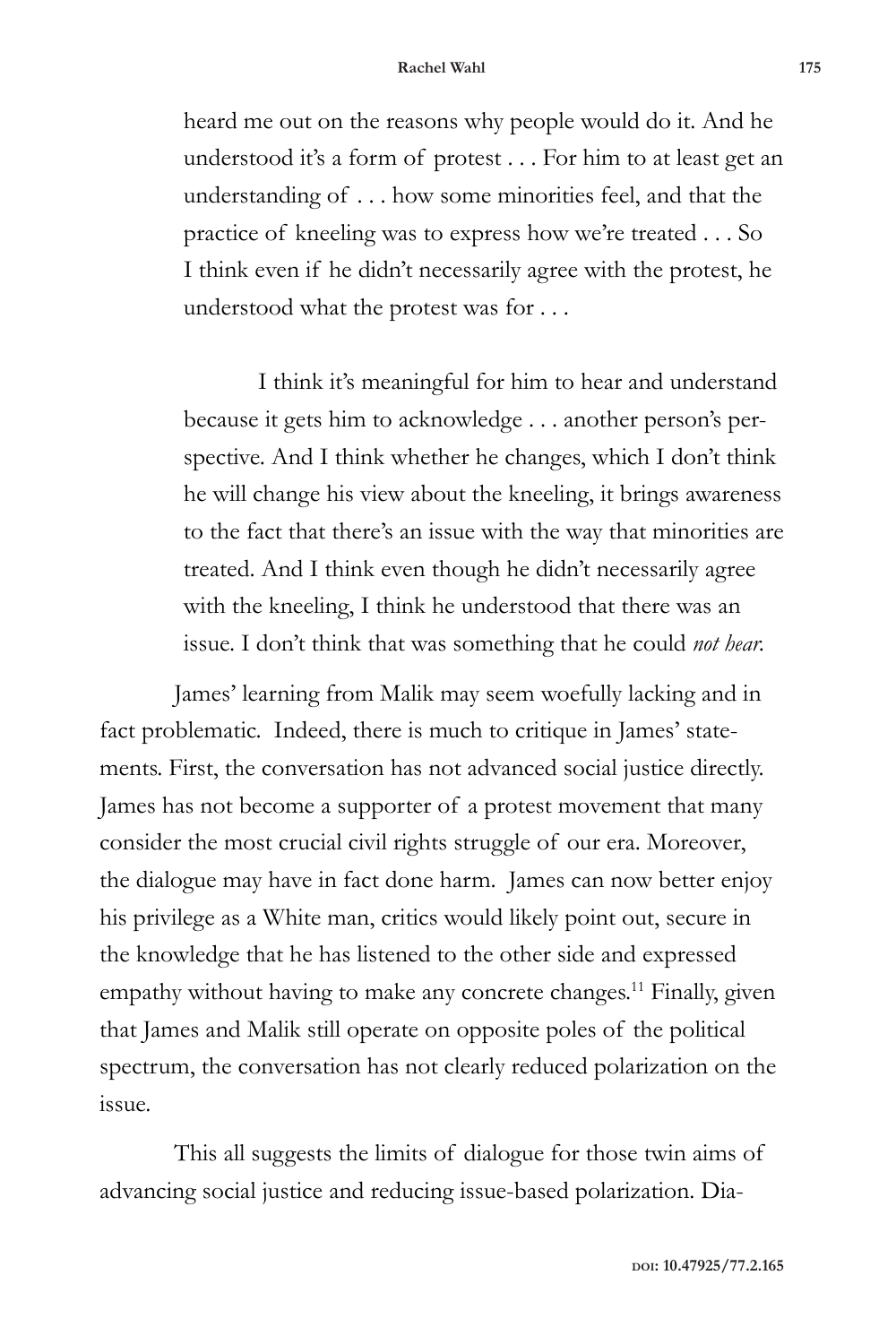logue is unlikely to serve as a tool of political change in the ways that protest, voting, lawsuits, and other advocacy work must, nor is dialogue likely to moderate views on issues.

Yet important public goods are served nonetheless by attending to the sources of another's position. First, one advantage of this form of dialogue is precisely that it fails to reduce polarization. This may be salutary given that some issues warrant hardline views and democratic participation may be galvanized by passionate commitment.12 While many people, myself among them, may wish to see James abandon Trump and support *The Movement for Black Lives,* dialogue that aims too steadily at consensus may be at least as likely to sideline Malik's perspective, as many critics of the inequities of deliberation have argued.13 That students *do not* readily abandon their commitments may be a redeeming feature of dialogue.

Second, revealing that a person is motivated by a sense of the good, or at least by an understandable human predicament, can help humanize opponents and legitimize their participation in democracy. At the least, while James is unlikely to show up at a *Black Lives Matter* protest, he may also be less likely to support violence against people who do show up. And he may even begin to question his support for candidates who stoke such violence. He may even question the tendency among elected officials and his peers to dismiss such protests, recalling that the protestors may have reasons that he understands.

It is this capacity—to recognize the ethical nature of another's position even though one has not been persuaded by it, without weakening one's own commitments—that makes dialogue uniquely valuable. And it was this capacity that was most readily available to students across my interviews.

**Volume 77 Issue 2** For example, in another 2017 dialogue between students from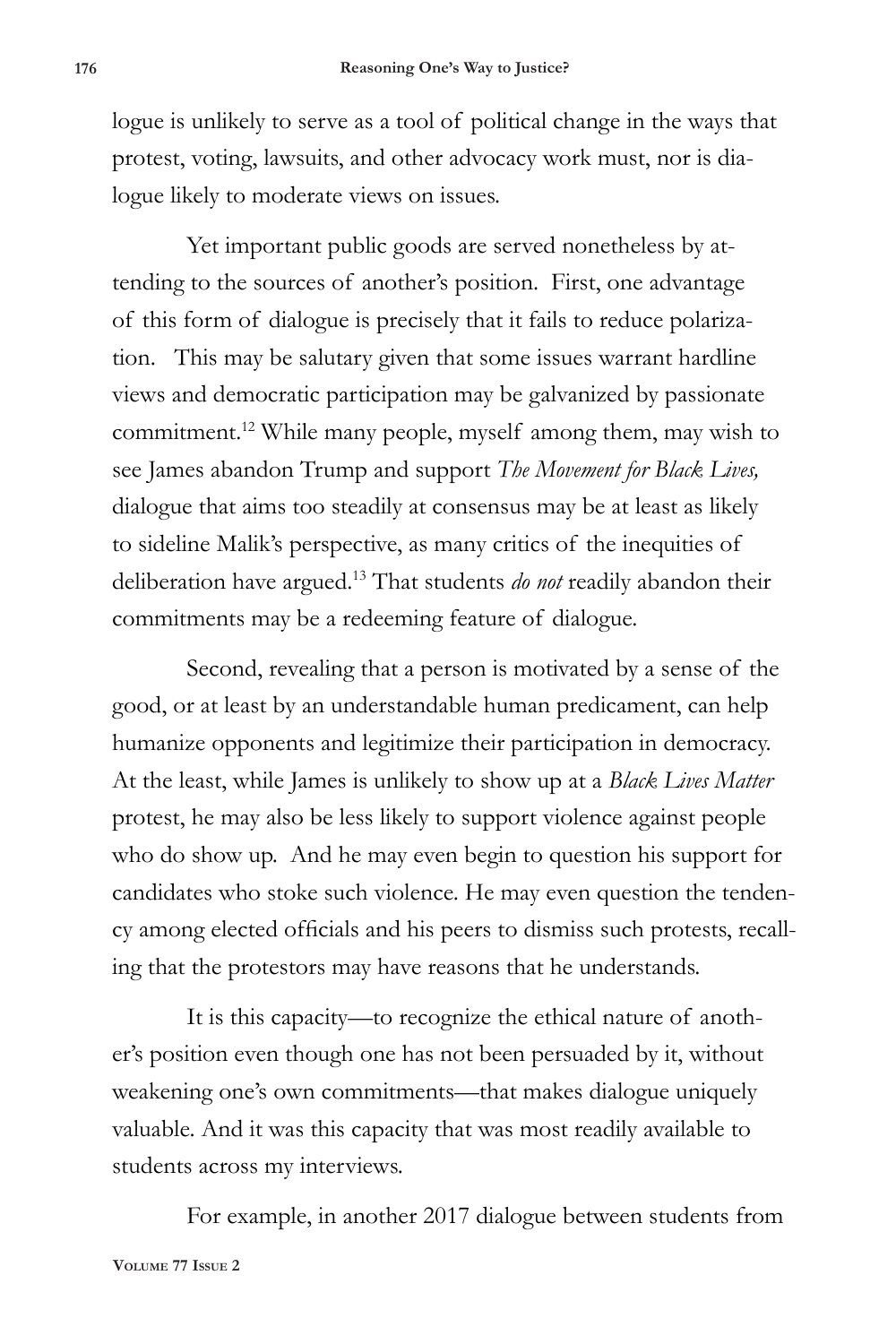a conservative Christian university who had voted for Trump and students from an elite secular university who had voted for Clinton, none of the students I interviewed were persuaded that those who had voted for the other candidate had made the right choice. But they did see for the first time the sense of the good that motivated those others. One liberal student reflected that he is typically "disgusted by people" who voted for Trump. But he saw that students who voted for Trump were, in his words, "innocent." There was a sense of the good that motivated them, since "if they legitimately think that Hillary was a baby killer . . . we can't really assume that they support everything Trump's doing" and therefore "they certainly didn't deserve to be called fascists or assholes or idiots or Nazis."

Similarly, a conservative student remarked, "I'm a little ashamed to realize that my presuppositions were that liberals are supporting their ideas from a position of hate or . . . social control." After speaking to a Clinton supporter, he reflected, "I would imagine there's more people than I expected . . . who are thinking positively about it and really have hope and high ideals and aspirations."

Several concerns may arise in response to this form of dialogue. For some, the recognition that the other is motivated by a sense of the good may seem too modest as an aim for political dialogue. Finding common ground, generating consensus and persuading others to agree with us are more explicitly useful to democratic politics. Yet the legitimation of other people, even short of legitimizing their views and choices, offers a crucial intervention in a democracy rife with the suspicion that one's opponents act with no ethical motivation at all.

To others, this aim may seem too conciliatory in a society marked by legitimate and even righteous conflict. Might such recognition of persons gloss over crucial moral and political distinctions?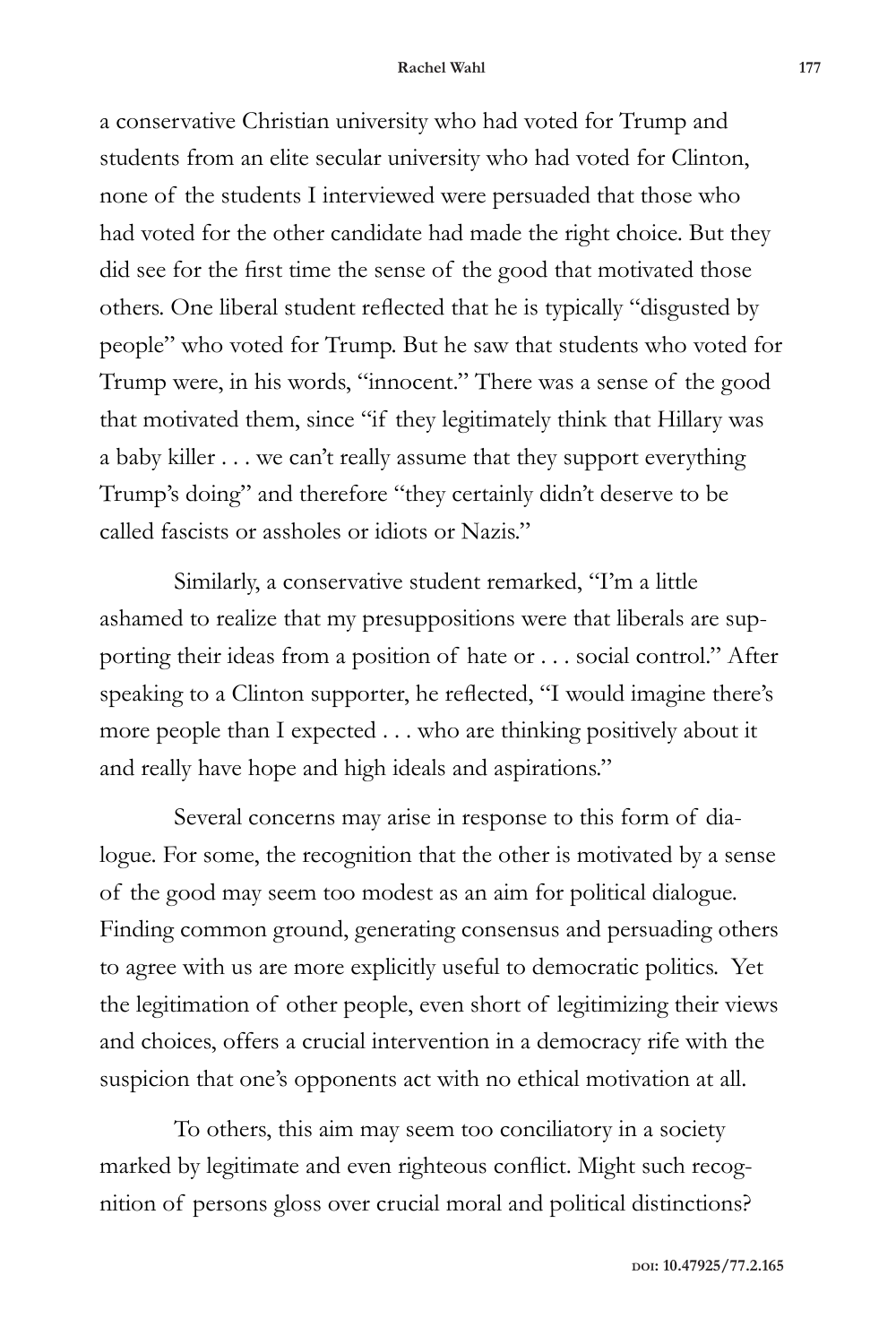Could such dialogue reduce moral clarity?

But it is in fact in recognizing that the other side is (sometimes, at least) motivated by a sense of the good that we can more clearly perceive our differences. When we assume that the other side acts with no moral source, our differences seem to be that of good versus evil, or intelligence versus ignorance. This can obscure understanding of what values and goods are at stake. Recognition of another's sense of the good allows us to see precisely how we differ, and then commit more deeply to what we affirm.

This approach may generate fear of a privatization of reasoning that could undermine the purpose of dialogue. If we only seek to understand the personal history that makes a reason, then do we give up on public speech? If we aim to understand why a person's reasons are reasons for them, then might we foreclose the potential for these to become reasons for us?

Yet by understanding why a person's reasons are reasons for them, this opens the possibility that they might become reasons for me. Students rarely felt ready to adopt another's reasons directly after a dialogue session. Yet follow-up interviews years later revealed that these conversations may gain significance over time, depending on when in a person's life the dialogue occurs and on what follows.

For instance, a conservative Christian student, Alice, told me that she had thought of the dialogue often in the intervening years. She has continued to ask herself, as she was asked that day by others: If you say that you believe this, then why did you vote like that? In 2017 she was attempting to explain why she had voted for Trump. In October 2020, she was still trying to decide whether to vote for him again. The dialogue was not uniquely responsible for her reluctance to vote for Trump. But the dialogue was, she relayed, the first moment in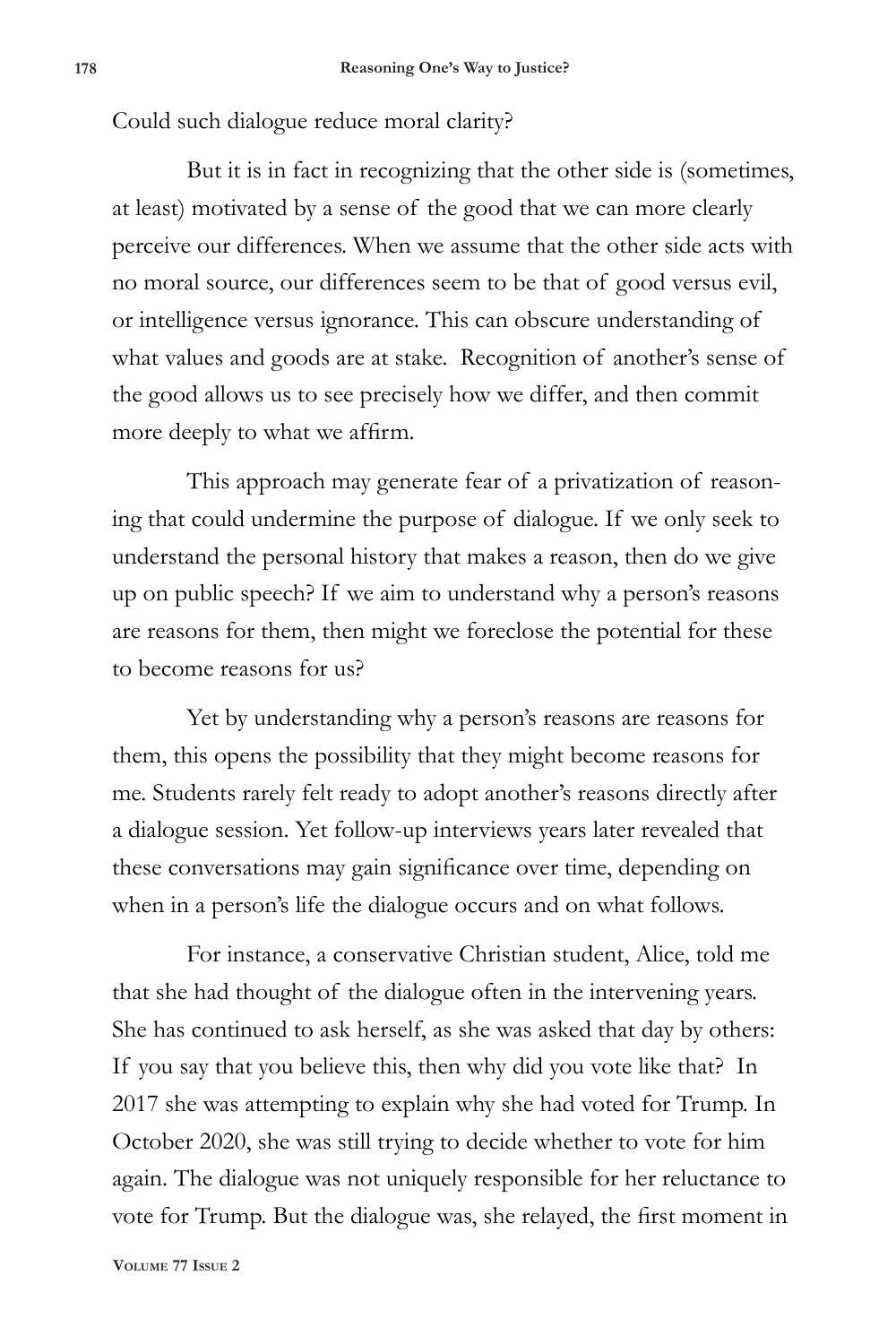which she had to give an account of why her reasons were reasons for her. This destabilized her assumptions about her choices and sparked a desire to have reasons that are authentically her own.

While this student's experience was not ubiquitous, it also was not entirely unique. Some students had not thought about the dialogue over the years. Others recall the dialogue as a time in which people on the other side treated them with kindness and respect, even though their political views remain unchanged. Yet others remember it as a start or support to their questions about their political choices. If someone asks me why I care, believe, and vote as I do, then I am invited to ask myself these questions.

Like Alice, in October of 2020 James too was unsure of whether he would again vote for Trump. He did not—like some students—look back on the dialogue as a significant moment that prompted his questions. But his interview nonetheless suggests that dialogue may become part of the interpretive framework in which views take shape. When I asked him in 2020 what he thought of football players kneeling in protest, he replied:

> It's funny to think how that was a big issue back then, where now that's a normal thing for athletes to do . . . I think I probably have a similar opinion now . . . that it's their right to express that, it's their freedom of speech, I'm not going to criticize it. Although I am intensely patriotic and I myself will never kneel for the flag. I think that it's their right to do that. And I understand why they're doing it.

What he claimed in 2017 was a new realization about why someone would support this form of protest had become by 2020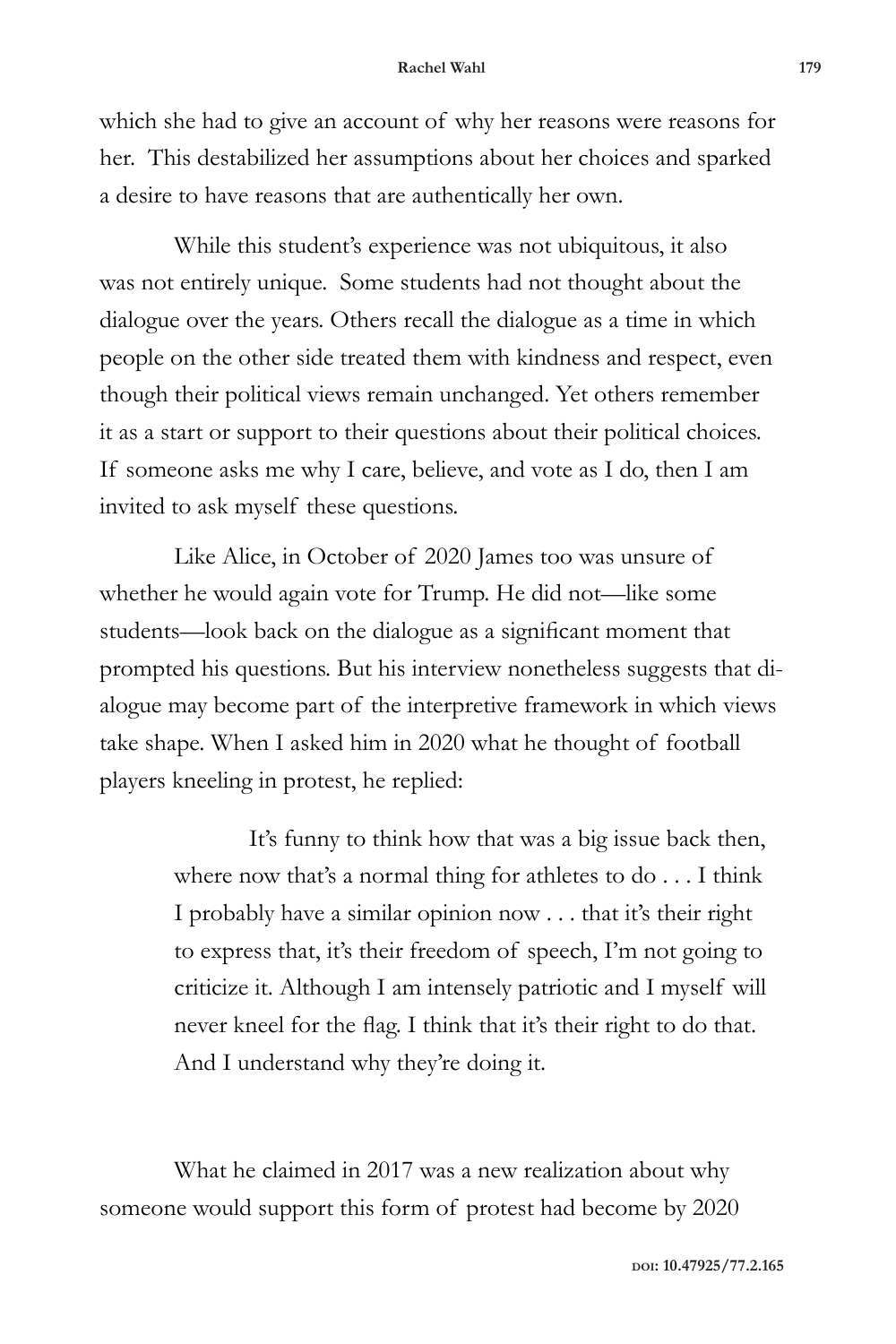commonsense for him, even a view he had always understood and supported.

While the dialogue almost certainly was not uniquely responsible for shifts in James' assumptions, it may have helped to deepen his questions and to open the possibility of another way to interpret events. In a time of political crisis, questions may seem a luxury. However, it may be a luxury that we cannot afford to lose, as questions sit at the heart of learning. And maintaining hope that we and others may yet learn offers reason to refrain from coercion and the temptations of violence.

1 Lilliana Mason, *Uncivil Agreement: How Politics Became Our Identity* (University of Chicago Press, 2018).

2 New York Times, *1619 Project,* https://www.nytimes.com/interactive/2019/08/14/magazine/1619-america-slavery.html.

3 American Educational Research Association, 2021 Call for Submissions.

4 American Educational Research Association, 2021 Call for Submissions.

5 American Educational Research Association, 2021 Call for Submissions.

6 Plato, *The Republic*, trans. C.D.C. Reeve (Hackett: Indianapolis, 2004).

7 Charles Taylor, "Rationality" in *Philosophical Papers*, vol. 2 (Cambridge University Press, 1985), 132-151.

8 Ezra Klein, *Why We're Polarized* (Profile Books, New York, 2020); Mason, *Uncivil Agreement.* 

9 Patrick Fessenbecker, "Sympathy, Vocation, and Moral Deliberation in George Eliot" *ELH* 85, no. 2 (2018): 501-532.

10 Anthony Laden, *Reasoning: A Social Picture* (Oxford University Press, 2012).

11 Alison Jones, "Talking Cure: The Desire for Dialogue," *Counterpoints* 240,